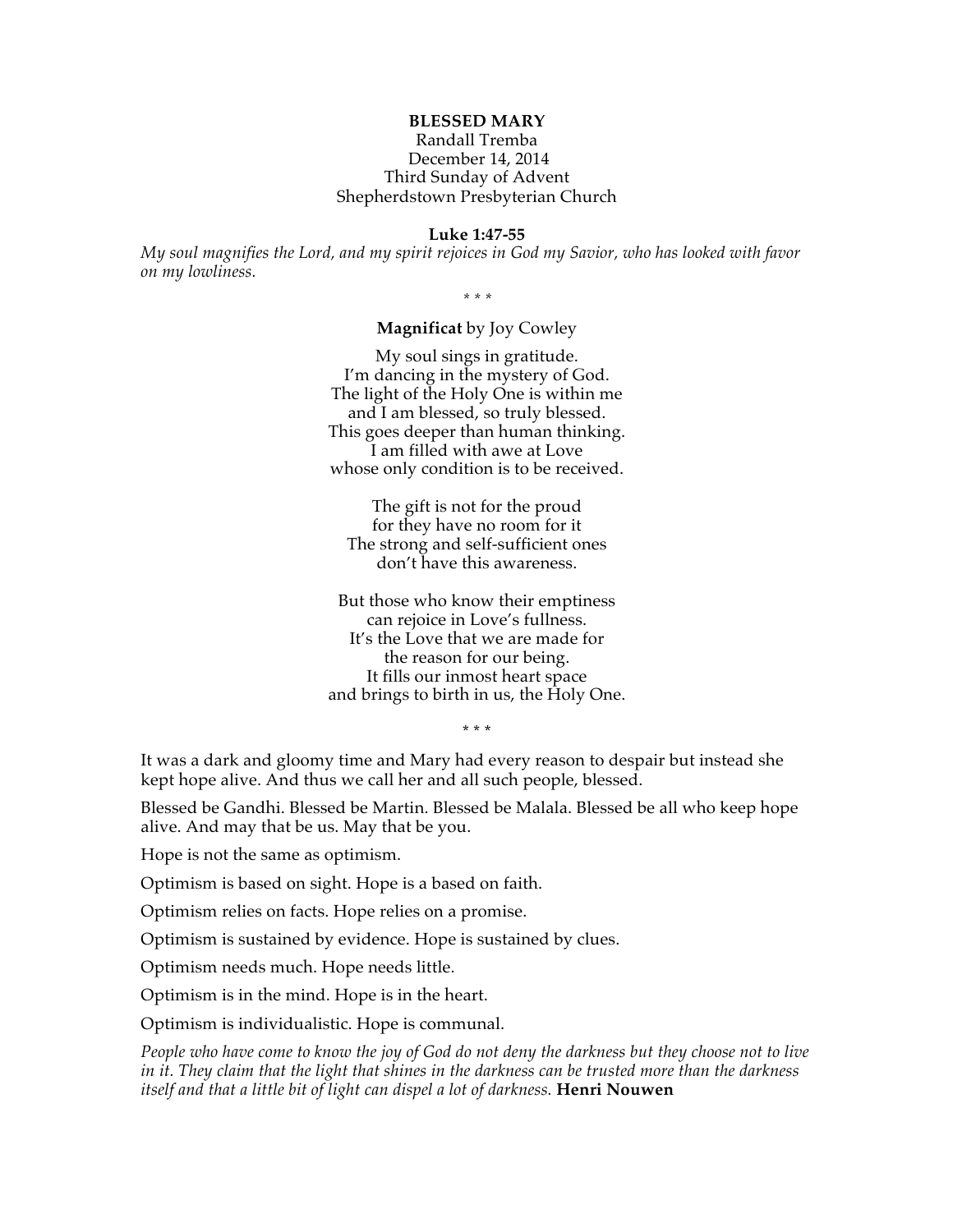Mary had every reason to despair but she kept hope alive. And thus we call her and all such people, blessed.

Fifty years ago this past week, Dec. 10, 1964, Martin Luther King accepted the Nobel Peace prize with these words.

*I accept this award today with an abiding faith in America and an audacious faith in the future of humankind. I refuse to accept despair as the final response to the ambiguities of history. I refuse to accept the view that humankind is so tragically bound to the starless midnight of racism and war that the bright daybreak of peace and unity can never become a reality. I refuse to accept despair.*

Mary lived in troubling times and so did Martin Luther King. But then who doesn't?

If you don't feel the troubles of the world, wake up! You're not paying attention.

If you don't feel the anguish of Sandy Hook parents today, wake up! You're not paying attention.

If you don't feel the anguish of young black men, you're not paying attention.

If you don't feel the anguish of beleaguered police, you're not paying attention.

If you don't feel the anguish of raped women, you're not paying attention.

If you don't feel the anguish of tortured bodies, of hungry bellies, of desperate refugees, of children under the shadow of drones, or of soldiers trapped in hell, wake up! You're not paying attention.

Mary was paying attention. She was wide awake and she had reasons to despair. She and her people lived under the brutal heel of the Roman Empire—raped, shackled, beaten, crucified mercilessly.

The particulars of her time are not ours. But the experience is nearly the same. The powers of this world crush many and leave them broken. Sometimes it's an occupying military force. Sometimes it's slavery including slavery to debt or addictions or our own tyrannical ego that won't let us be or our obsession in getting ahead or changing the world all by ourselves.

Who or what will save us? What will save the peoples and nations of the world?

*People who have come to know the joy of God do not deny the darkness but they choose not to live in it.* 

Mary chose not to live in it. She believed in a power greater than herself.

*My soul magnifies the Lord, and my spirit rejoices in God my Savior, who has looked with favor on my lowliness. Surely, from now on all generations will call me blessed; for the Mighty One has done great things for me, and holy is that name.*

*The Holy One has scattered the proud, brought down the powerful, and lifted up the lowly. The Holy One has filled the hungry with good things, and sent the rich away empty, in keeping with the promise made to our ancestors and their children forever.*

Mary believed in a power greater than herself and greater than the empire that tortured her and her people. And if you connect the dots in her and our tradition that "power" translates into "love."

*God is love and those who abide in love abide in God.*

In case you hadn't heard: the social expression of love is justice—the world turned round and upside down. The rich humbled. The poor exalted. The hungry fed. The